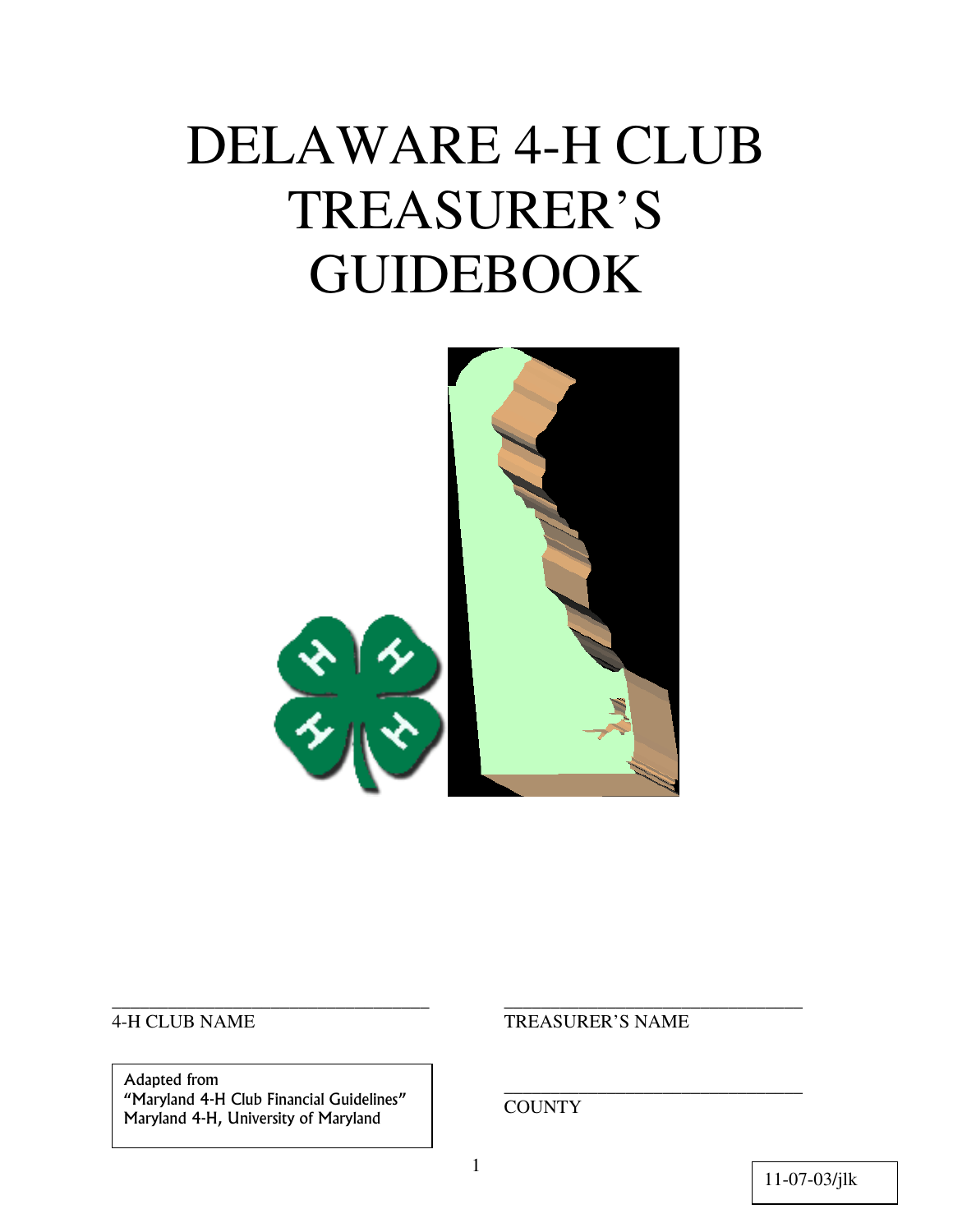# **Responsibilities of the 4-H Club Treasurer**

Congratulations! Your fellow 4-H club members have shown their confidence in you by entrusting to you the money of the club. As treasurer, you will be responsible for taking care of the club's money and bank accounts. This responsibility requires honesty, integrity, and cooperation with your club members and leaders.

As treasurer, you will:

- Handle all money matters for your 4-H club.
- Keep an accurate record of all money received and how all money is used; use this "Delaware 4-H Club Treasurer's Guidebook" as a reference.
- Inform the bank in which your club's funds are deposited that you are the new treasurer; sign, with your leader, appropriate forms so you can write checks on the account.
- Deposit all funds that your club earns or receives in the bank as soon as possible, or maintain funds in another safe place if no club account is opened. All clubs with cash over \$100.00 should have bank accounts opened.
- Pay all approved bills promptly.
- Prepare and present a summary of all financial transactions at each club meeting. Include income (money received), expenses (money paid out), and a current balance (all money on hand) for all accounts – checking, savings, etc.
- Reconcile all bank statements received in a timely manner.
- Complete the Annual Club Audit Form at the end of the club year. When completed, remind your president to select an audit committee to review your records.
- Submit a copy of the Annual Club Audit Form to your County Extension Office by the date requested.
- Give the new treasurer complete and accurate records when he/she takes office.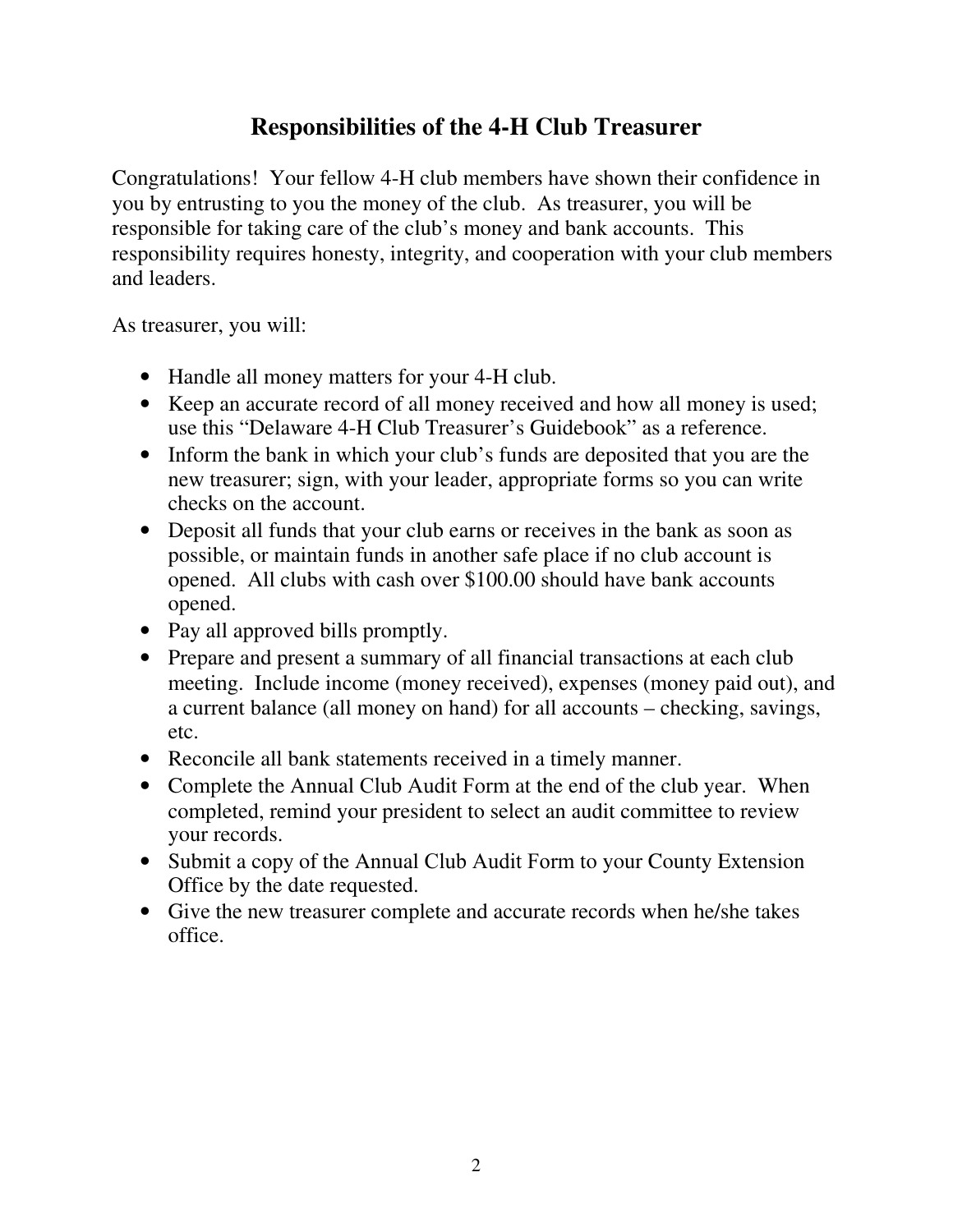## **HANDLING MONEY**

As treasurer of your 4-H club, you're in charge of "keeping the books." This includes your club's receipt book, checkbook and check register, and bank statements. You can meet the important responsibilities required of a treasurer by studying and following these recommended procedures. These steps are important whether your group has a small or large amount of money.

Conflicts may arise if money is not handled carefully and accurately. You can protect yourself and your 4-H club from conflict by being careful, responsible, and accurate as you handle your club's finances.

# *RECEIPTS*

You must always write a receipt when you receive money for club dues, a donation, or a fund-raising activity. Without a receipt there is no way to prove that your 4-H club received a specific amount of money or that you handled it correctly.

Your 4-H club should have a receipt book with pre numbered, two-part receipts. Receipt books are available from most office supply stores. If you make a mistake and have to void a receipt for any reason, write "VOID" on both copies, staple them together, and keep with the treasurer's records.

Sample Receipt

| Number 101                                                |
|-----------------------------------------------------------|
| Received from __ Jane Clover_______                       |
| For Cookbook                                              |
| Amount Ten and 00/100 dollars \$10.00                     |
| $Cash \ x \_ \text{Check} \_\text{Check} \_\text{Number}$ |
| By Judy Treasurer Date March 13, 2003                     |

Give original to customer; keep duplicate copy.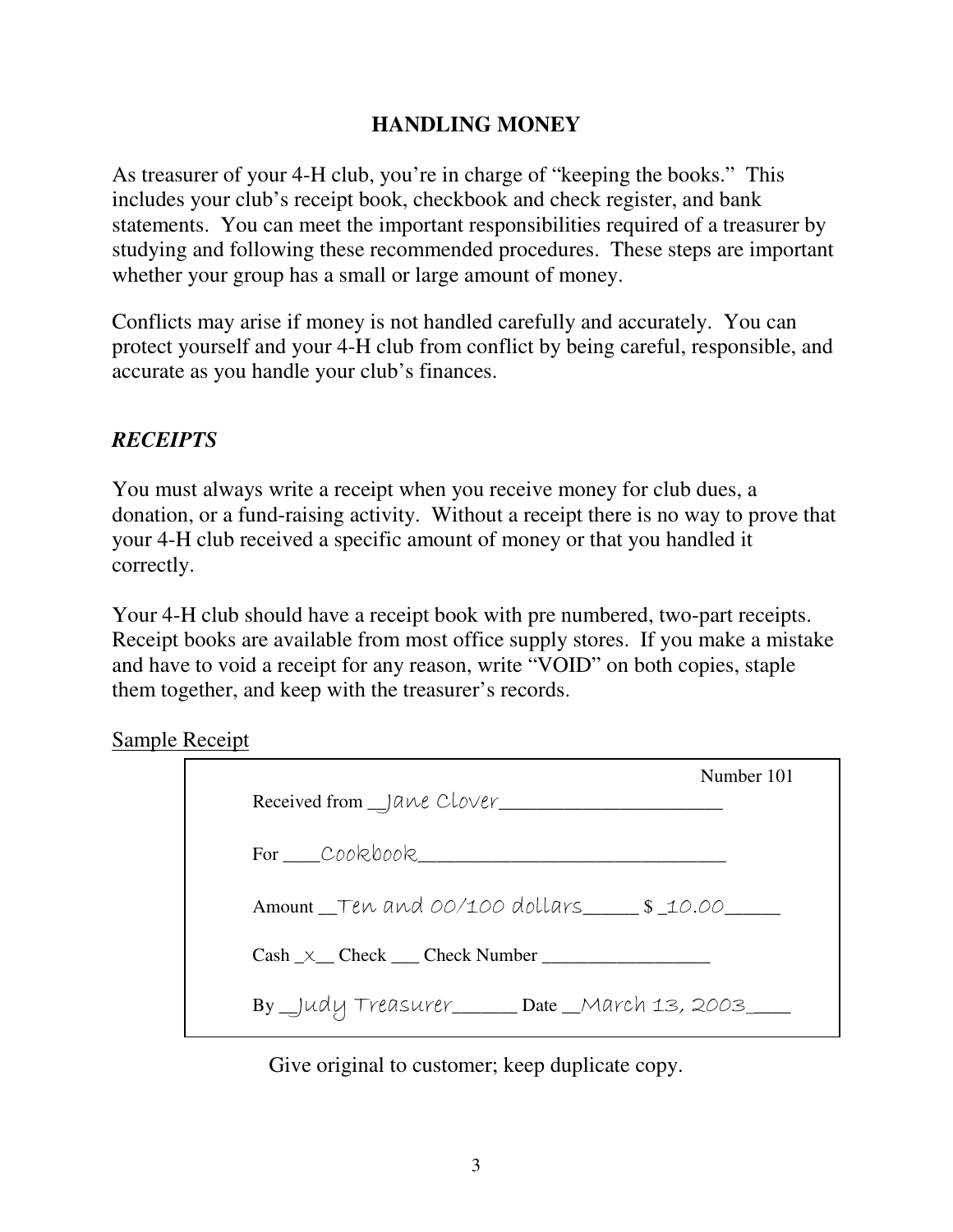## **Receipts for Dues**

You don't need to write a receipt for each individual person paying dues. Just fill out the "Dues Form, " total the amount paid for the meeting, and write one receipt for the total amount. On the receipt, write "club members" in the "from" blank and "dues" in the "for" blank.

# Sample Dues Form AMOUNT OF DUES TO BE PAID § .50 PER MONTH

|              |               |          |          |        | -Date and Dues Paid- |  |  |  |  |
|--------------|---------------|----------|----------|--------|----------------------|--|--|--|--|
| Member's     | Date          | $1 - 13$ | $2 - 14$ | $3-11$ | $4 - 12$             |  |  |  |  |
| Name         | Joined        |          |          |        |                      |  |  |  |  |
| Alex         | $2 - 30 - 02$ | .50      | .50      | .50    | .50                  |  |  |  |  |
| Mark         | $3 - 14 - 02$ |          | 1.00     | .50    | .50                  |  |  |  |  |
| Elaine       | $1 - 12 - 03$ | .50      |          |        | 1.50                 |  |  |  |  |
| Ben          | $10-15-02$    | .50      | .50      | .50    |                      |  |  |  |  |
| Irene        | $10-15-02$    | .50      | .50      | .50    | .50                  |  |  |  |  |
| <b>Beth</b>  | $4 - 13 - 02$ | .50      | .50      | .50    | .50                  |  |  |  |  |
| Sue          | $4 - 12 - 03$ |          |          |        | .50                  |  |  |  |  |
|              |               |          |          |        |                      |  |  |  |  |
|              |               |          |          |        |                      |  |  |  |  |
|              |               |          |          |        |                      |  |  |  |  |
|              |               |          |          |        |                      |  |  |  |  |
| <b>TOTAL</b> |               | 2.50     | 3.00     | 2.50   | 4.00                 |  |  |  |  |

#### Sample Receipt

|                                                    | Number 102 |
|----------------------------------------------------|------------|
| Received from _Club members                        |            |
| For _____ April 2003 dues                          |            |
| Amount Four dollars \$4.00                         |            |
| $Cash \times Check \text{Check}$                   |            |
| By _Judy Treasurer_______ Date __April 12, 2003___ |            |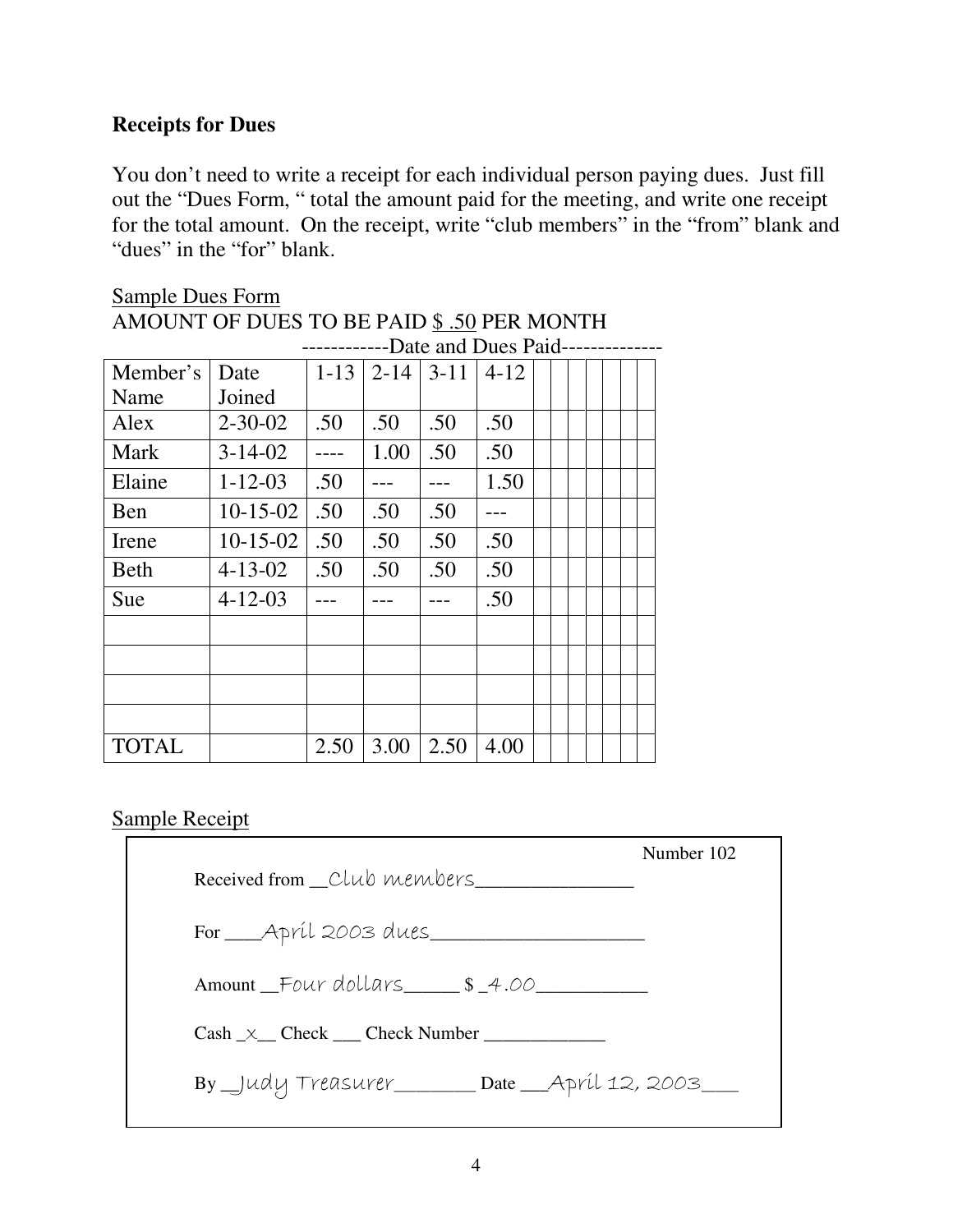#### **Receipts for Money from Fund-raisers**

If your club holds a fund-raiser such as a car wash or bake sale, you do not need to write a receipt for each person buying a cookie or having his/her car washed, but you (or the shift leader) need to write one at the end of each shift or at the end of the day. Each group of workers must account for the money it received.

Two people should count the money, agree on the amount, and turn the money over to you. It's a good idea for you to verify the amount (recount the money) in the presence of the people giving you the money. Be certain to give them a receipt for the amount they gave you.

#### Sample receipt for money received from fund-raisers

| Number 103                                                                                                                                                                    |
|-------------------------------------------------------------------------------------------------------------------------------------------------------------------------------|
| Received from Mr. Club Leader                                                                                                                                                 |
|                                                                                                                                                                               |
| For Bake Sale                                                                                                                                                                 |
|                                                                                                                                                                               |
| Amount_One hundred Fifty one and 39/00 dollars_\$151.39_                                                                                                                      |
|                                                                                                                                                                               |
| $Cash \_\times$ Check Check Number                                                                                                                                            |
|                                                                                                                                                                               |
| By ___Judy Treasurer __ Date _April 13, 2003 ___                                                                                                                              |
| $\alpha$ : $\alpha$ , $\alpha$ , $\alpha$ , $\alpha$ , $\alpha$ , $\alpha$ , $\alpha$ , $\alpha$ , $\alpha$ , $\alpha$ , $\alpha$ , $\alpha$ , $\alpha$ , $\alpha$ , $\alpha$ |

Give original to customer; keep duplicate copy.

#### **BANK DEPOSITS**

Before you deposit checks that are made payable to your 4-H club, they must be endorsed (signed) on the back. Write "For Deposit Only," sign the club name (as written on the front of the check) and then sign your name followed with a comma (,) and the word "Treasurer." If someone writes a check payable to you that is intended for your 4-H club, endorse it by writing "Pay to the order of (your club name)" and signing it. If your club receives many checks, you may want to have a rubber stamp made with the club name and account number on it.

Sample "For Deposit Only" rubber stamp

For Deposit Only Green Clover 4-H Club Home Town Bank Account 00000-000000000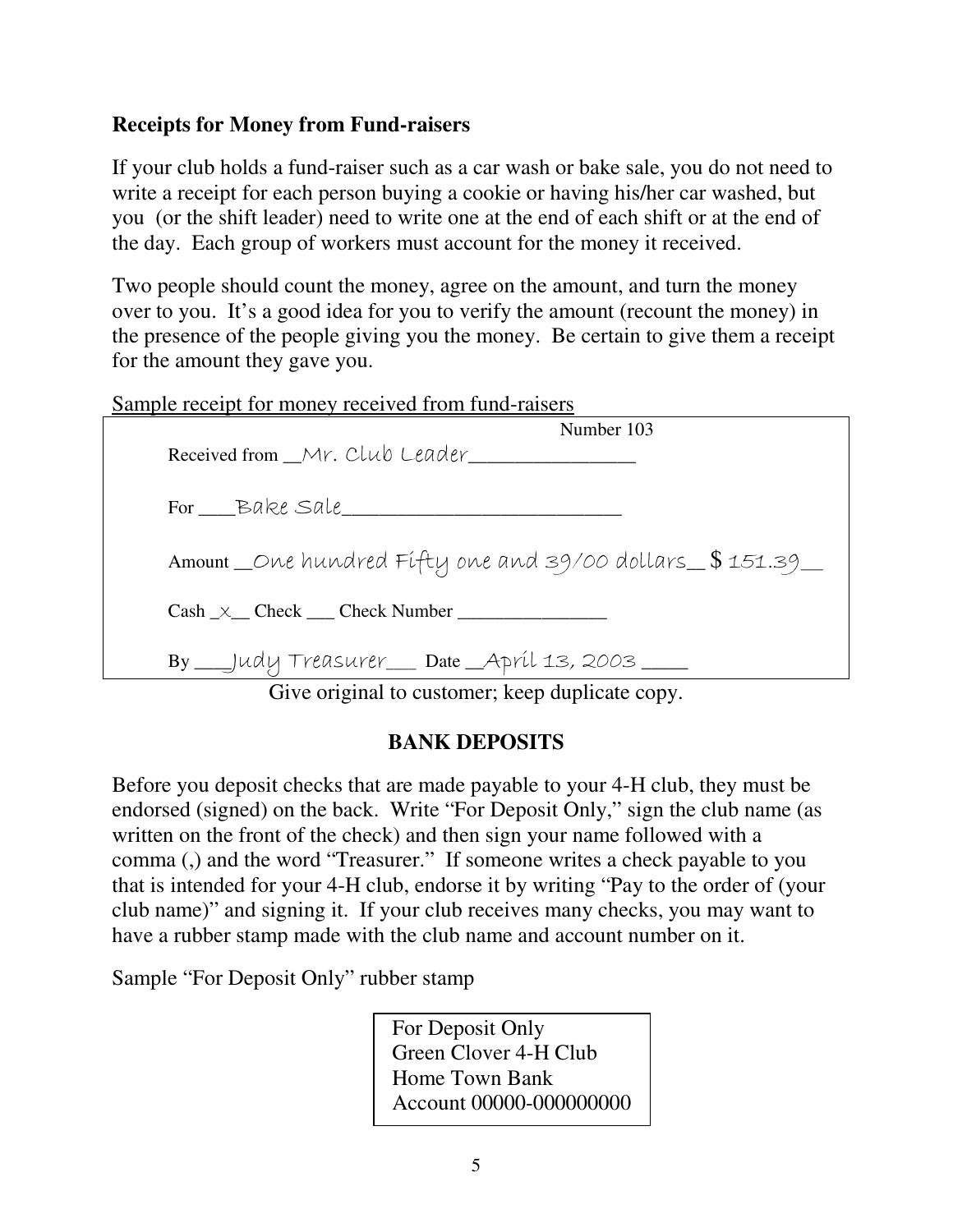#### **Preparing Deposits**

Deposit all funds promptly. Total the receipts you have written since your last deposit and compare that amount with the amount of cash (bills and coins) and checks you intend to deposit. The two figures should agree. If they do not, repeat the process. When the two figures do agree, prepare a deposit slip. Deposit slips are usually found in the back of a checkbook or you may get a supply from the bank. When you fill out a deposit slip, list each check number and its amount separately (use the back of the deposit slip if necessary).

| Deposit Ticket                            | Cash                  | 10.85<br>\$         |
|-------------------------------------------|-----------------------|---------------------|
| Green Clover 4-H Club                     | Check $#483$          | \$<br>10.00         |
| Date __May 16, 2003____                   | Check $#128$          | \$<br>15.30         |
|                                           | Total from other side | $\ddagger$<br>10.00 |
| Sign here for cash received (if required) |                       |                     |
| <b>HOMETOWN</b>                           | Subtotal              | \$<br>46.15         |
| Trust & Savings Bank                      | Less Cash             |                     |
| 073000 2028 7334 804 0900                 | <b>TOTAL DEPOSIT</b>  | \$<br>46.15         |

#### Sample Deposit Slip

# **APPROVING AND PAYING BILLS**

Part of your monthly treasurer's report at club meetings should include asking for and receiving club member's approval to pay the club's outstanding bills. After the members approve paying the bills, ask the Club Leader to initial the bill to indicate club approval of payment, then write a check for the approved amount of each bill.

The usual way to pay bills is with a check. Holding cash back from deposits and using it to pay bills is not a good practice, because it does not leave a record or provide proof of payment. If you pay by cash, get a receipt.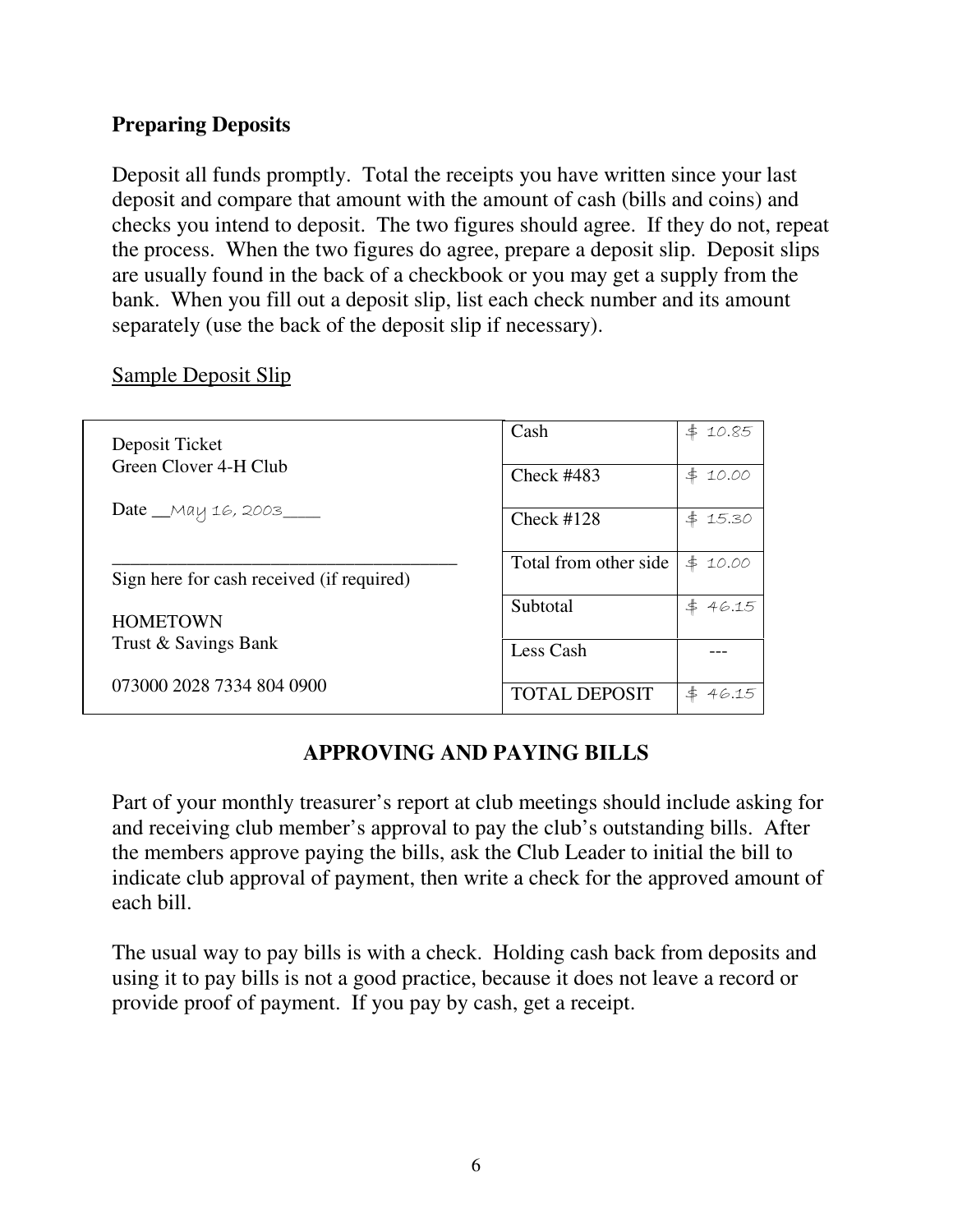## *CHECKS*

Follow these steps when writing checks:

- Always use ink.
- Never erase a mistake. If you make a mistake, write "VOID" on the spoiled check and start a new one. Keep the voided check with the treasurer's records, do not throw it away.
- Leave as little space as possible between the figures and words when filling in the amount lines. This helps prevent someone else from changing a \$15 check, for example, into a \$115 check.
- Begin writing the amount at the extreme left of the amount line. Be sure the written amount agrees with the numeric amount. Avoid writing checks for less than \$1, but if you have to, start the amount line by writing the word "Only" and then the amount.
- Sign the check with your "authorized" signature, the same way you signed the Signature Card at the bank when you became treasurer. (If two signatures are required, the second person listed on the account must also sign each check.)

Sample Check

|                                           | 609                                                                        |
|-------------------------------------------|----------------------------------------------------------------------------|
| Green Clover 4-H Club                     | Date: ___ Apríl 3, 2003___                                                 |
| 1234 Your Street                          |                                                                            |
| Green Clover, DE 19999                    |                                                                            |
|                                           |                                                                            |
| Pay To the                                |                                                                            |
| Order of Clover Corner Supermarket 515.69 |                                                                            |
|                                           |                                                                            |
| Fifteen and $69/100$                      | <b>Dollars</b><br><u> 1989 - Johann John Stone, mars eta biztanleria (</u> |
|                                           |                                                                            |
| Home Town                                 |                                                                            |
| Trust & Savings Bank                      |                                                                            |
| For $\qquad$                              | __Judy Treasurer__________                                                 |
|                                           | <b>OR</b>                                                                  |
| 073000 2 28 7227 804 0900                 | _Judy Treasurer_Doug leader_                                               |
|                                           |                                                                            |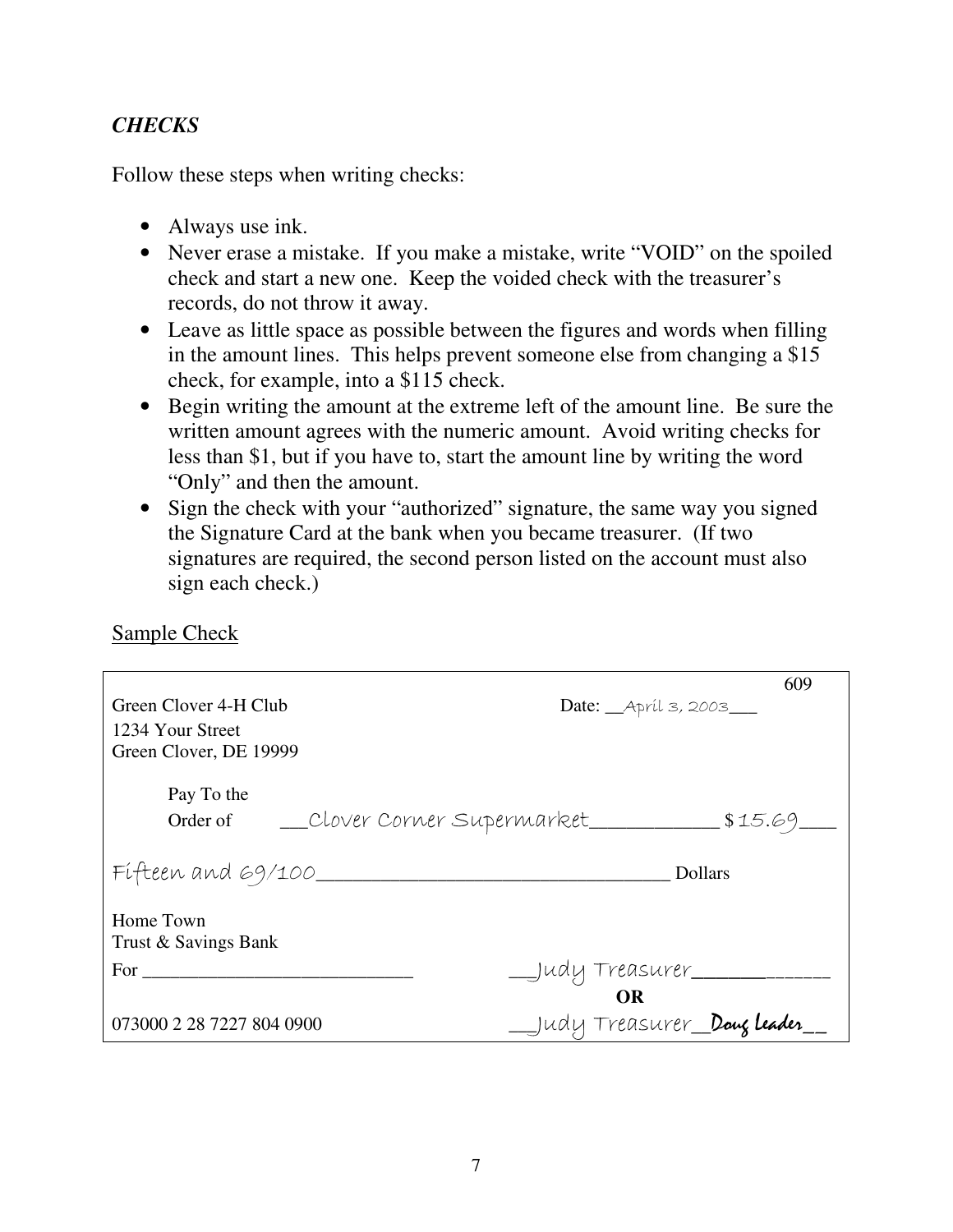#### **Maintaining the Check Register**

To keep your 4-H club's check register up to date, follow these steps:

- Write the check number and date it was written in the appropriate columns.
- Write the name of the person or company the check was made out to in the "description of transaction" column.
- Enter the check amount in the "payment/debit" column. Then subtract the check amount from the remaining balance in the line above and enter the new balance.
- At the end of each month reconcile the account; this means that you will compare your records against the bank statement. Mark off the checks and deposits that have cleared the bank (this information is included on the bank statement or the checks that have been returned to you).
- Record the deposit amount(s) in the "deposit/credit" column. Then add the deposit amount to the account balance and record the new account balance in the last column.

| Number of | Date          | Description of | Payment/debit (-) |    | Deposit/credit $(+)$ |    | \$     |
|-----------|---------------|----------------|-------------------|----|----------------------|----|--------|
| Check     |               | Transaction    |                   |    |                      |    | 316.78 |
| 609       | $4 - 6 - 03$  | Clover Corner  | \$15              | 69 |                      |    | \$     |
|           |               | Supermarket    |                   |    |                      |    | 301.09 |
|           | $4 - 15 - 03$ | Dues           |                   |    | \$4                  | OO | ≰      |
|           |               |                |                   |    |                      |    | 305.09 |
| 610       | $4 - 22 - 03$ | Heather Member | \$21              | 84 |                      |    | \$     |
|           |               |                |                   |    |                      |    | 283.25 |
|           | $4 - 23 - 03$ | Bank Fee       | #1                | 25 |                      |    | \$     |
|           |               |                |                   |    |                      |    | 282.00 |

#### Sample Checking Account Register

# **THE TREASURER'S REPORT**

The treasurer's report informs members of the club's financial activity for the past month. You should present a "Monthly Treasurer's Report" at each club meeting and present, for the club's approval, the bills to be paid in the next month.

After the club has reviewed your treasurer's report, a member moves to accept the treasurer's report. The motion is seconded and the club votes on the motion. If the motion is approved, the secretary enters the treasurer's report into the minutes. All bank statements, bills, monthly treasurer's reports, annual summary financial reports, and receipt books become part of the club's permanent records.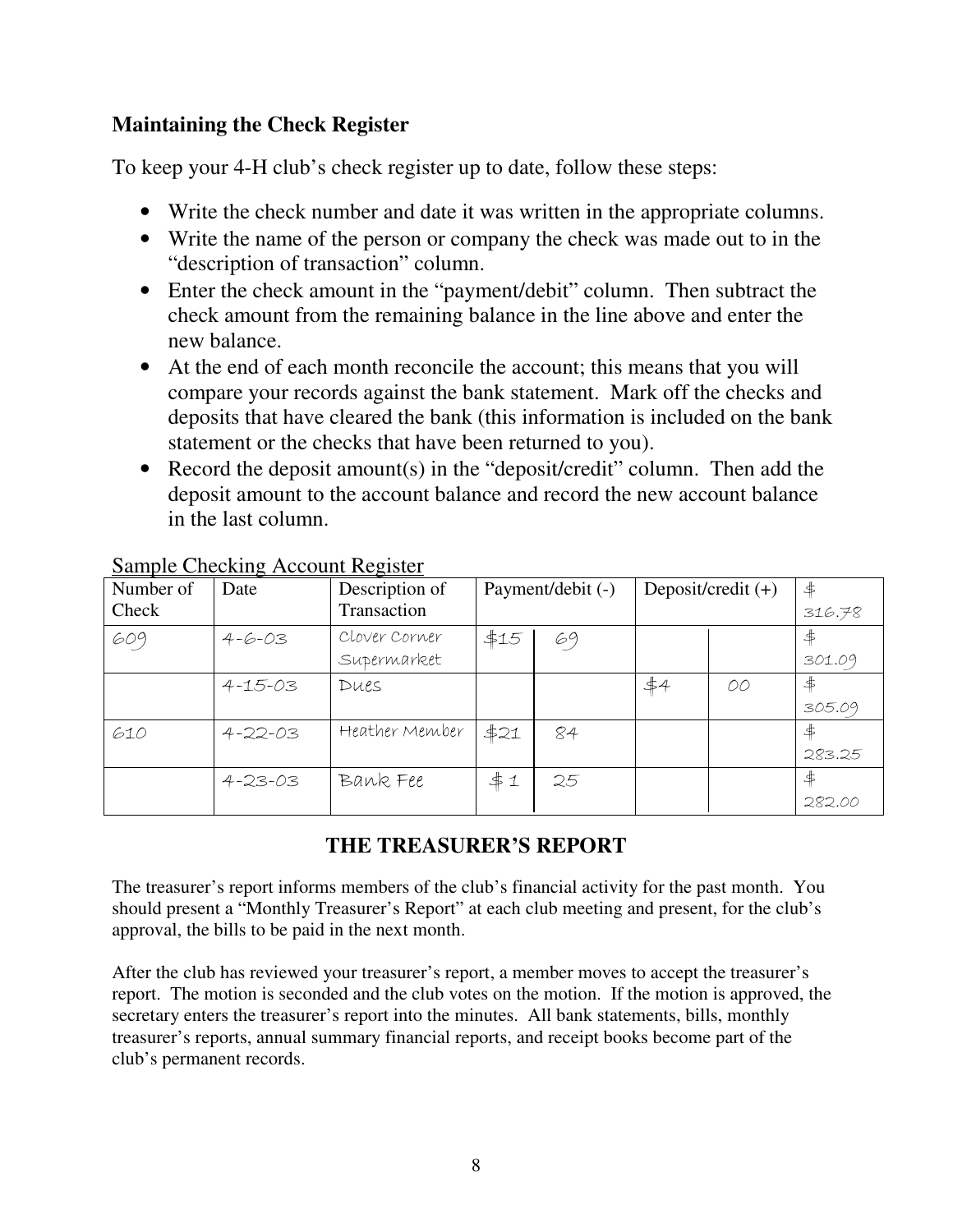#### **SAMPLE MONTHLY TREASURER'S REPORT**

1. State the beginning balance:

Date: \_\_\_April 1, 2003\_\_\_\_\_\_\_ Beginning Balance: \_\_\_\$200.00\_\_\_\_\_\_

| <b>RECEIPTS</b> |                         |                |    | <b>EXPENSES</b> |                                                                                                |    |    |                          |  |        |  |
|-----------------|-------------------------|----------------|----|-----------------|------------------------------------------------------------------------------------------------|----|----|--------------------------|--|--------|--|
| Date            | <b>From What Source</b> | Amount         |    |                 |                                                                                                |    |    | For What Purpose<br>Date |  | Amount |  |
| $4 - 13$        | Bake Sale               | 151            | 39 | $4 - 16$        | Clover Corner<br>Supermarket/<br>Achievement Dinner                                            | 15 | 69 |                          |  |        |  |
| $4 - 15$        | Dues                    | $\overline{4}$ | 00 | $4 - 22$        | Heather Member/Puppets<br>for Children's Hospital,<br>cups, napkins for<br>Achievement Banquet | 21 | 84 |                          |  |        |  |
|                 |                         |                |    |                 |                                                                                                |    |    |                          |  |        |  |
|                 |                         |                |    |                 |                                                                                                |    |    |                          |  |        |  |
|                 |                         |                |    |                 |                                                                                                |    |    |                          |  |        |  |
|                 |                         |                |    |                 |                                                                                                |    |    |                          |  |        |  |
|                 |                         |                |    |                 |                                                                                                |    |    |                          |  |        |  |
|                 |                         |                |    |                 |                                                                                                |    |    |                          |  |        |  |
|                 | <b>Total Received</b>   | 155            | 39 |                 | <b>Total Expenses</b>                                                                          | 37 | 53 |                          |  |        |  |

2. Indicate closing balance:

Date: \_\_\_\_\_Apríl 30, 2003\_\_\_\_\_\_\_ Closing Balance: \_\_\_\_\_\_\_\$317.86\_\_\_

 $\Box$ udy Treasurer $\Box$ **Undy Treasurer's Signature**<br> **Club Treasurer's Signature** Club President's Signature

Prepared by: Judy Treasurer\_\_\_\_\_\_\_\_\_ Accepted by: Green Clover 4-H Club

**Club Treasurer's Signature Club President's Signature** 

 $Date:$   $_$ *May 5, 2003*  $_$  Date:  $_$ May 5, 2003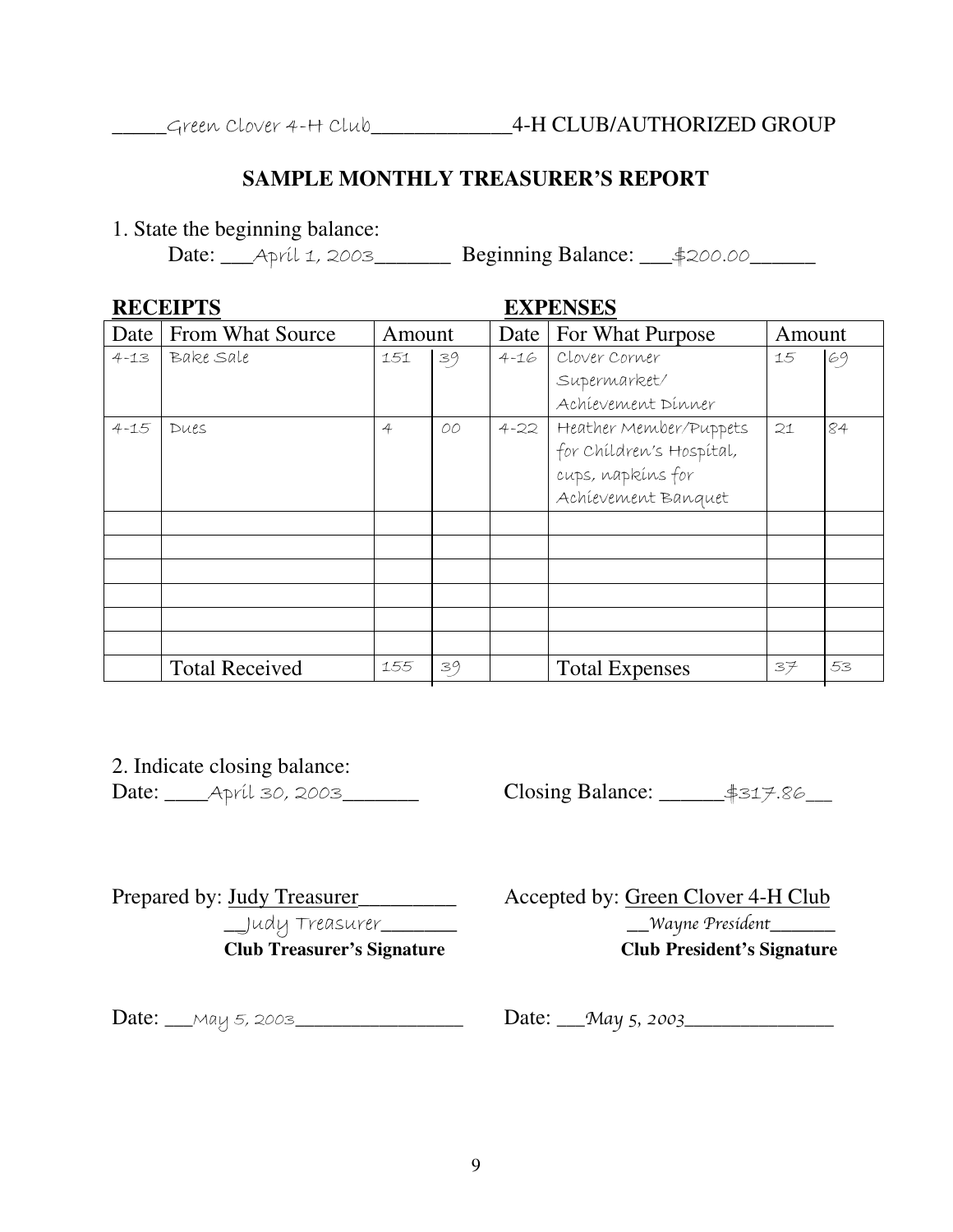#### **BANK STATEMENT RECONCILIATION**

As Treasurer, you are responsible for reconciling all bank statements received on a timely basis. Instructions to complete this reconciliation are normally found with your bank statement. This process involves taking the bank statement balance, adding all deposits listed in your checkbook that are not yet reflected on your bank statement, and subtracting all checks listed in your checkbook that have not yet been paid and reflected on your bank statement. The resulting adjusted bank statement balance should agree to the balance listed in your checkbook. If you are unable to get these two balances to agree, first contact your leader for assistance. If you are still unable to balance, contact your local bank for assistance. All bank statements and reconcilliations become part of the club's permanent records.

#### SAMPLE BANK STATEMENT RECONCILIATION

| Bank Statement Balance: May 31, 2003                                                                |                                                          |          | \$502.10    |
|-----------------------------------------------------------------------------------------------------|----------------------------------------------------------|----------|-------------|
| <b>List Outstanding Deposits</b>                                                                    | \$150.00                                                 |          |             |
| (Shown in your checkbook, but not<br>reflected on your bank statement)                              |                                                          | $\pm$    | \$150.00    |
| Subtotal                                                                                            |                                                          |          | \$652.10    |
| <b>List Outstanding Checks</b><br>(Shown in your checkbook, but not<br>paid on your bank statement) | \$10.00<br>ck# 109<br>ck# 112 \$20.00<br>ck# 117 \$25.00 |          |             |
|                                                                                                     |                                                          |          | 55.00<br>\$ |
| Adjusted Bank Balance: May 31, 2003                                                                 |                                                          |          | \$597.10    |
| Check Book Balance: May 31, 2003                                                                    |                                                          | \$597.10 |             |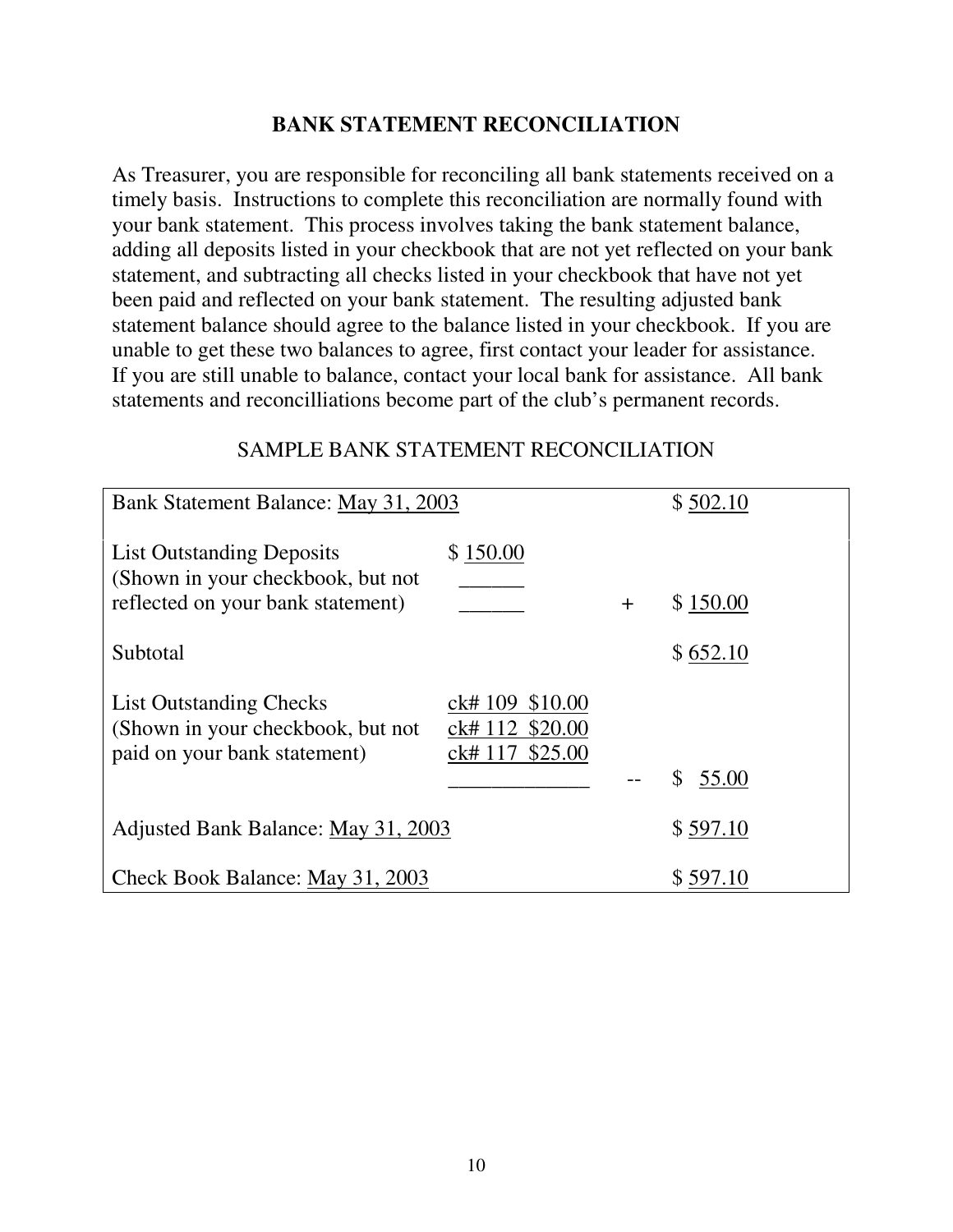## **GUIDELINES FOR CLUBS WITHOUT CHECKING OR SAVINGS ACCOUNTS**

Some clubs operate without checking or savings accounts. Even without a bank account, clubs must follow certain guidelines.

Clubs without bank accounts must follow the same bill paying system as clubs with bank accounts. The main difference is that you will purchase money orders or cashier's checks from a bank to pay bills instead of using the club's own checks. Do not use a leader or adult's personal checks to pay bills for your club. All other financial rules and guidelines for clubs with bank accounts apply to clubs without bank accounts.

# **ANNUAL FINANCIAL SUMMARY**

The "Annual Financial Summary" is due in your county Extension Office by March  $15<sup>th</sup>$  of each year. This report summarizes your club's financial activity for the period of January  $1<sup>st</sup>$  through December  $31<sup>st</sup>$  of the current 4-H year. The report should be completed by an audit committee selected by the club. Members of the committee must include 2 adults and 2 members, all who are not related to the club Treasurer. An audit questionnaire has been developed to assist you in performing your club's annual review. Please complete this questionnaire and forward a copy of the document to the county Office with your annual financial summary.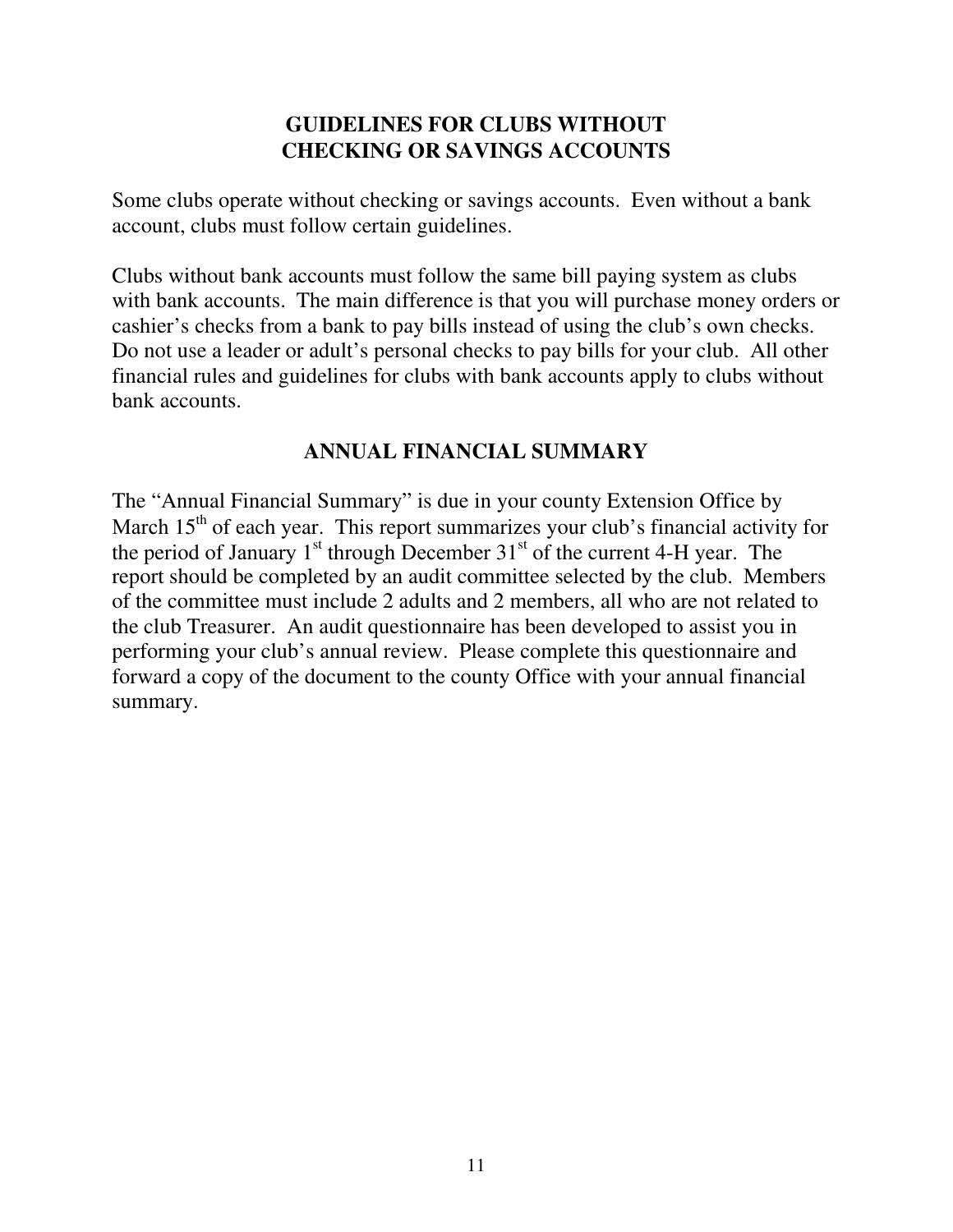# **Annual Club Audit Report**

| For the Period of Jan. 1 to Dec. 31<br><b>Club Name:</b>                         | 2017                                          |                               |   |  |
|----------------------------------------------------------------------------------|-----------------------------------------------|-------------------------------|---|--|
|                                                                                  |                                               |                               |   |  |
| <b>Account Balance at Beginning of Year:</b>                                     |                                               |                               |   |  |
| <b>Type of Account</b>                                                           | <b>Account Number Account Balance</b>         |                               |   |  |
| Checking Account #1                                                              |                                               |                               |   |  |
| Checking Account #2                                                              |                                               |                               |   |  |
| Savings Account #1                                                               |                                               |                               |   |  |
| Savings Account #2                                                               |                                               |                               |   |  |
|                                                                                  | <b>Total of Accounts at Beginning of Year</b> |                               |   |  |
| <b>REVENUES:</b>                                                                 |                                               |                               |   |  |
| 1. Membership Dues                                                               |                                               |                               |   |  |
| 2. Donations                                                                     |                                               |                               |   |  |
| 3. Grants                                                                        |                                               |                               |   |  |
| 4. Sponsorships                                                                  |                                               |                               |   |  |
| 5. Awards/Prizes                                                                 |                                               |                               |   |  |
| 6. Event Entry/Participation Fees                                                |                                               |                               |   |  |
| 7. Stipend Revenue                                                               |                                               |                               |   |  |
| 8. Bank Interest                                                                 |                                               |                               |   |  |
| 9. Horse Riding Lessons<br>10. Fundraisers (*From Schedule 1)                    | \$0.00                                        |                               |   |  |
|                                                                                  |                                               | <b>Total Revenue for Year</b> |   |  |
|                                                                                  |                                               |                               | B |  |
| <b>EXPENSES:</b>                                                                 |                                               |                               |   |  |
| 1. Club Supplies                                                                 |                                               |                               |   |  |
| 2. Event Entry/Participation Fees                                                |                                               |                               |   |  |
| 3. Meeting Space Rental                                                          |                                               |                               |   |  |
| 4. Awards/Prizes                                                                 |                                               |                               |   |  |
| 5. Donations                                                                     |                                               |                               |   |  |
| 6. Sponsorships                                                                  |                                               |                               |   |  |
| 7. Event Expenses (non-fundraiser)                                               |                                               |                               |   |  |
| 8. Travel                                                                        |                                               |                               |   |  |
| 9. Horse Riding Lessons                                                          |                                               |                               |   |  |
| 10. Bank Fees<br>11. Fundraisers (**From Schedule 1)                             | \$0.00                                        |                               |   |  |
|                                                                                  |                                               | <b>Total Expense for Year</b> |   |  |
|                                                                                  |                                               |                               |   |  |
|                                                                                  | Account Balance at End of Year (A + B - C)    |                               |   |  |
| Add back checks that haven't shown up on bank statement                          |                                               | Ε                             |   |  |
| Subtract deposits that haven't shown up on bank statement                        |                                               | F                             |   |  |
| Adjusted Balance (Should agree with bank statement. Include a clear copy of bank |                                               |                               |   |  |
| statement showing balance that agrees with this total adjusted balance.)         |                                               |                               |   |  |
|                                                                                  | Adjusted Balance at End of Year (D + E - F)   |                               | G |  |
|                                                                                  |                                               |                               |   |  |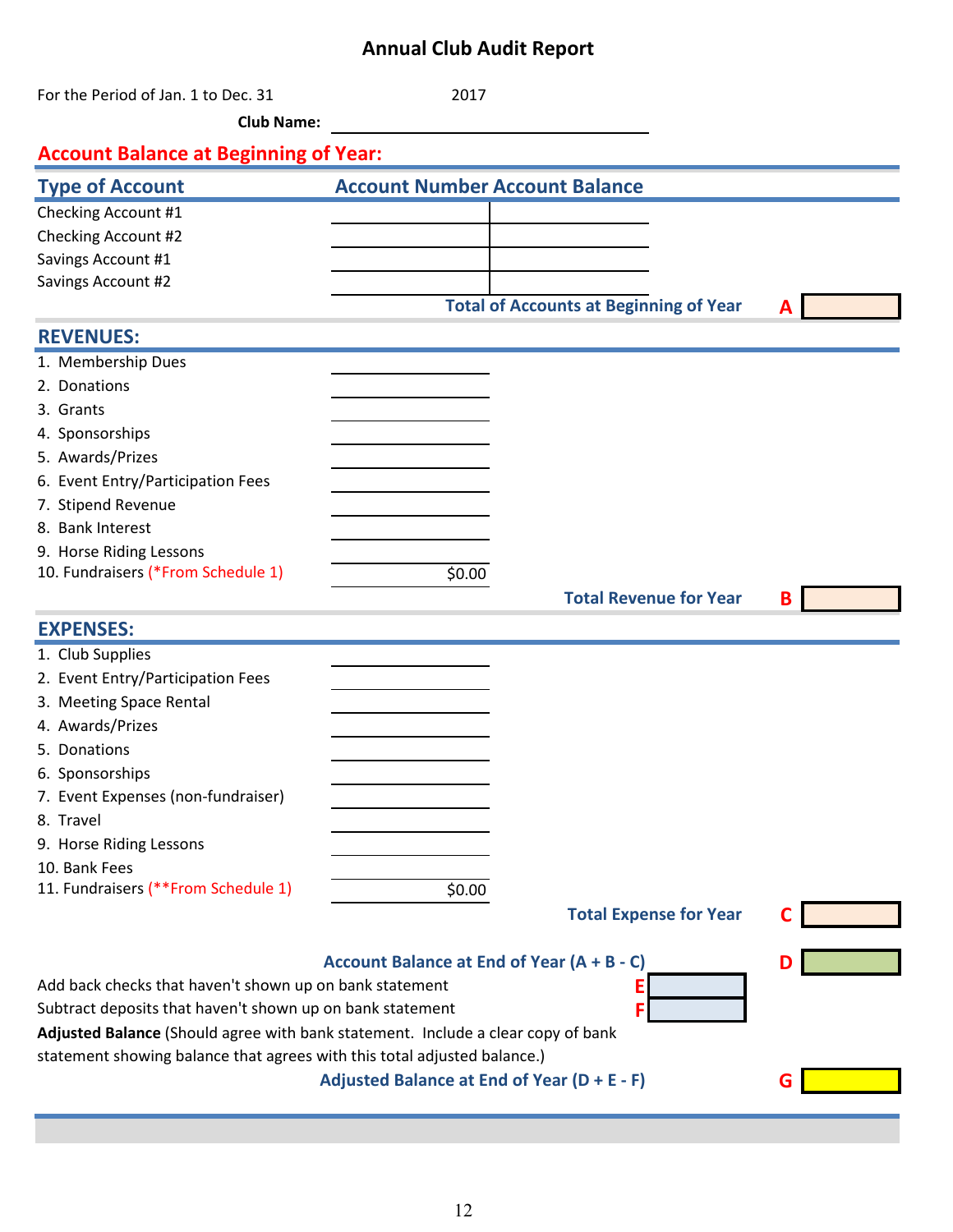#### **Annual Club Audit Report**

#### **Account Balance at End of Year:**

| <b>Type of Account</b> | <b>Account Number Account Balance</b>                 |   |
|------------------------|-------------------------------------------------------|---|
| Checking Account #1    |                                                       |   |
| Checking Account #2    |                                                       |   |
| Savings Account #1     |                                                       |   |
| Savings Account #2     |                                                       |   |
|                        | <b>Total of Accounts at End of Year</b>               | Н |
|                        | The calculation on this line should always equal zero |   |

#### **Approved by:**

Club Leader (signature & date): Club Adult Volunteer (signature & date): Club 4-H Member (signature & date): Club 4-H Member (signature & date):

**Reviewed/Approved by:**

County Office State Office

| <b>SCHEDULE 1 - CLUB FUNDRAISERS</b> |                        |                          |                          |  |  |  |  |
|--------------------------------------|------------------------|--------------------------|--------------------------|--|--|--|--|
|                                      | <b>Fundraiser Name</b> | <b>Amount of Revenue</b> | <b>Amount of Expense</b> |  |  |  |  |
| 1.                                   |                        |                          |                          |  |  |  |  |
| 2.                                   |                        |                          |                          |  |  |  |  |
| 3.                                   |                        |                          |                          |  |  |  |  |
| 4.                                   |                        |                          |                          |  |  |  |  |
| 5.                                   |                        |                          |                          |  |  |  |  |
| 6.                                   |                        |                          |                          |  |  |  |  |
| 7.                                   |                        |                          |                          |  |  |  |  |
| 8.                                   |                        |                          |                          |  |  |  |  |
| 9.                                   |                        |                          |                          |  |  |  |  |
| 10.                                  |                        |                          |                          |  |  |  |  |
|                                      |                        |                          |                          |  |  |  |  |
|                                      | <b>TOTALS</b>          | \$0.00                   | \$0.00                   |  |  |  |  |
|                                      |                        | *List on Item 10 -       | ** List on item 11 -     |  |  |  |  |
|                                      |                        | <b>Revenue Section</b>   | <b>Expense Section</b>   |  |  |  |  |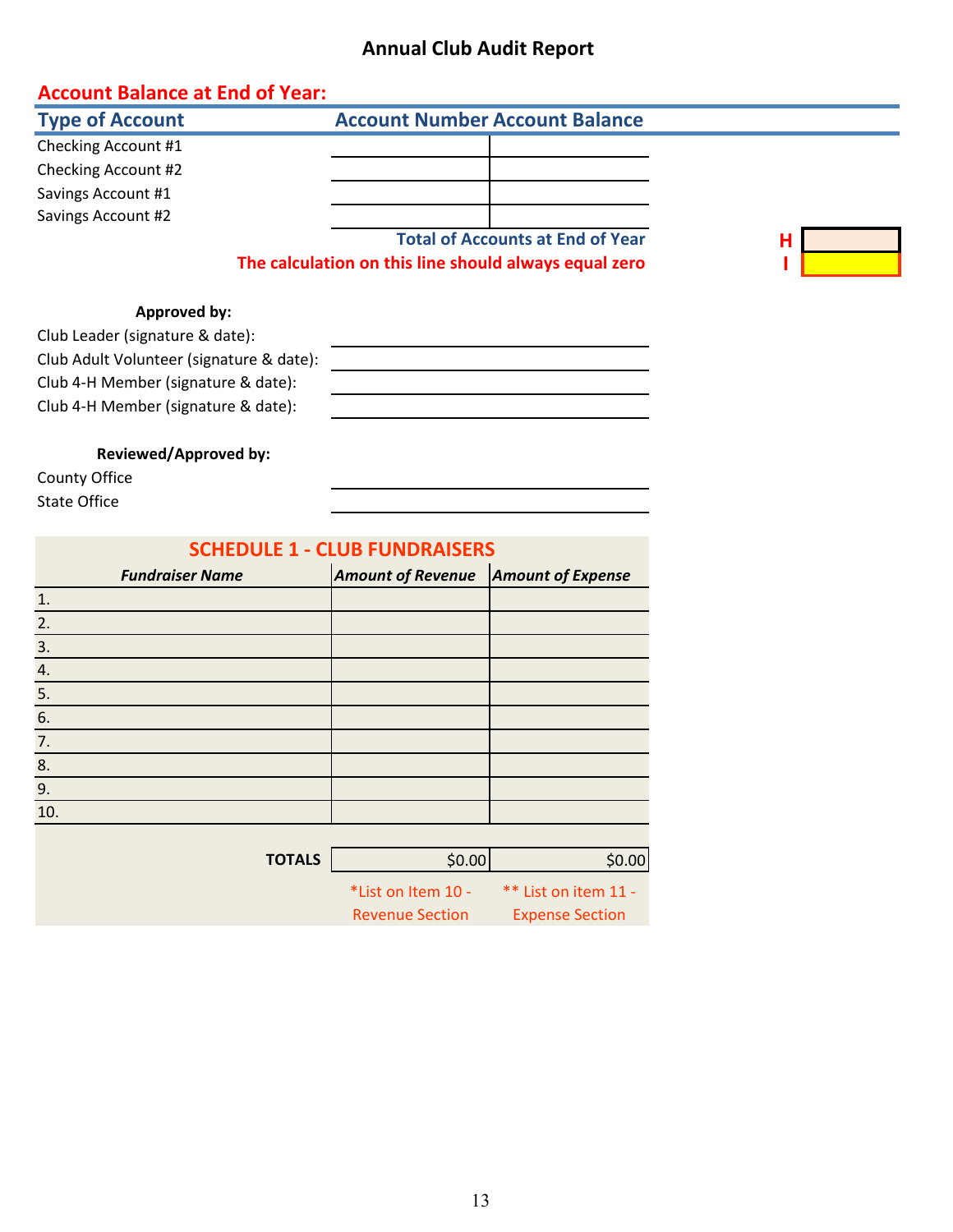# **MONTHLY TREASURER'S REPORT**

1. State the beginning balance:

Date: \_\_\_\_\_\_\_\_\_\_\_\_\_\_\_\_ Beginning Balance: \_\_\_\_\_\_\_\_\_\_\_\_\_\_\_\_\_\_\_\_\_\_\_

| <b>RECEIPTS</b>         |        |  |      |                         |        |  |
|-------------------------|--------|--|------|-------------------------|--------|--|
| Date   From What Source | Amount |  | Date | <b>For What Purpose</b> | Amount |  |
|                         |        |  |      |                         |        |  |
|                         |        |  |      |                         |        |  |
|                         |        |  |      |                         |        |  |
|                         |        |  |      |                         |        |  |
|                         |        |  |      |                         |        |  |
|                         |        |  |      |                         |        |  |
|                         |        |  |      |                         |        |  |
|                         |        |  |      |                         |        |  |
|                         |        |  |      |                         |        |  |
|                         |        |  |      |                         |        |  |
| <b>Total Received</b>   |        |  |      | <b>Total Expenses</b>   |        |  |

2. Indicate closing balance:

Date: \_\_\_\_\_\_\_\_\_\_\_\_\_\_\_\_\_\_\_ Closing Balance: \_\_\_\_\_\_\_\_\_\_\_\_\_\_\_\_\_\_\_\_\_

Prepared by: \_\_\_\_\_\_\_\_\_\_\_\_\_\_\_\_\_\_\_\_\_ Accepted by: \_\_\_\_\_\_\_\_\_\_\_\_\_\_\_\_\_\_\_

\_\_\_\_\_\_\_\_\_\_\_\_\_\_\_\_\_\_\_\_\_\_ \_\_\_\_\_\_\_\_\_\_\_\_\_\_\_\_\_\_\_ **Club Treasurer's Signature Club President's Signature** 

Date: \_\_\_\_\_\_\_\_\_\_\_\_\_\_\_\_\_\_\_\_\_\_\_\_\_\_\_\_\_\_\_\_ Date: \_\_\_\_\_\_\_\_\_\_\_\_\_\_\_\_\_\_\_\_\_\_\_\_\_\_\_\_\_\_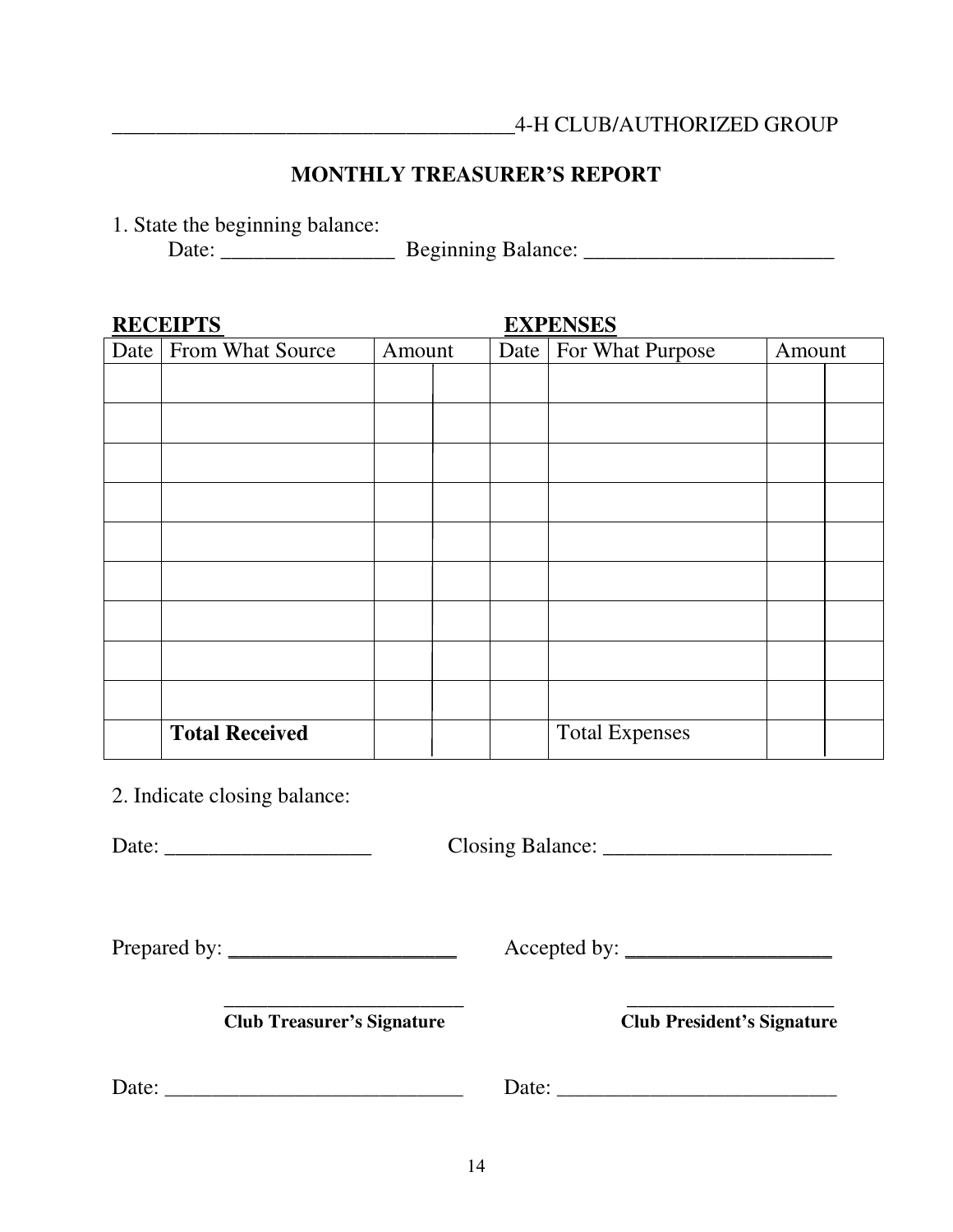# TREASURER'S DUES FORM

AMOUNT OF DUES TO BE PAID \$ \_\_\_\_\_\_ PER MONTH

|              | ------------------------------Dates and Dues Paid------------------------------- |  |  |  |  |  |  |  |  |  |  |  |
|--------------|----------------------------------------------------------------------------------|--|--|--|--|--|--|--|--|--|--|--|
| Member's     | Date                                                                             |  |  |  |  |  |  |  |  |  |  |  |
|              | Joined                                                                           |  |  |  |  |  |  |  |  |  |  |  |
|              |                                                                                  |  |  |  |  |  |  |  |  |  |  |  |
|              |                                                                                  |  |  |  |  |  |  |  |  |  |  |  |
|              |                                                                                  |  |  |  |  |  |  |  |  |  |  |  |
|              |                                                                                  |  |  |  |  |  |  |  |  |  |  |  |
|              |                                                                                  |  |  |  |  |  |  |  |  |  |  |  |
|              |                                                                                  |  |  |  |  |  |  |  |  |  |  |  |
|              |                                                                                  |  |  |  |  |  |  |  |  |  |  |  |
|              |                                                                                  |  |  |  |  |  |  |  |  |  |  |  |
|              |                                                                                  |  |  |  |  |  |  |  |  |  |  |  |
|              |                                                                                  |  |  |  |  |  |  |  |  |  |  |  |
|              |                                                                                  |  |  |  |  |  |  |  |  |  |  |  |
|              |                                                                                  |  |  |  |  |  |  |  |  |  |  |  |
|              |                                                                                  |  |  |  |  |  |  |  |  |  |  |  |
|              |                                                                                  |  |  |  |  |  |  |  |  |  |  |  |
|              |                                                                                  |  |  |  |  |  |  |  |  |  |  |  |
|              |                                                                                  |  |  |  |  |  |  |  |  |  |  |  |
|              |                                                                                  |  |  |  |  |  |  |  |  |  |  |  |
|              |                                                                                  |  |  |  |  |  |  |  |  |  |  |  |
| <b>TOTAL</b> |                                                                                  |  |  |  |  |  |  |  |  |  |  |  |